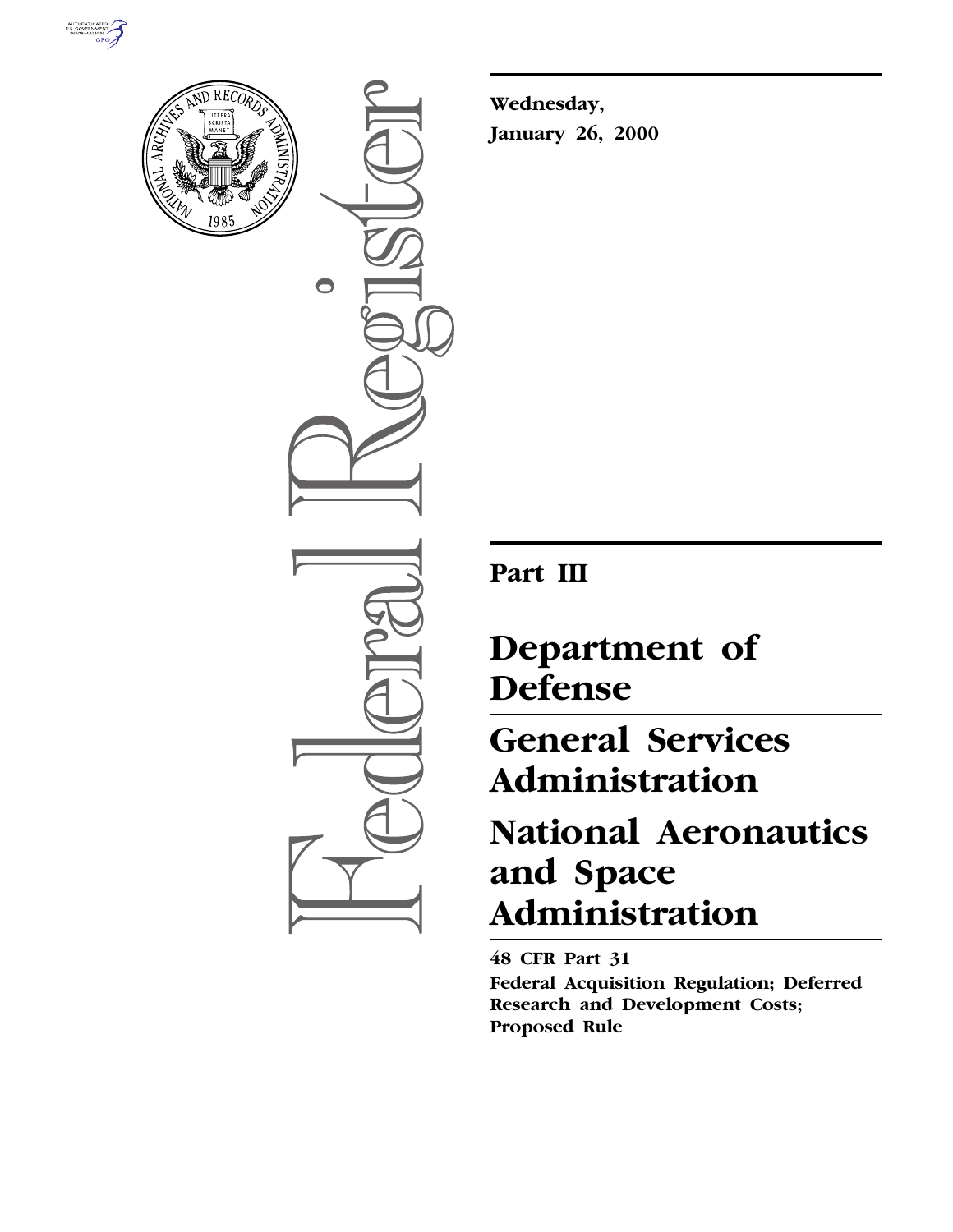## **DEPARTMENT OF DEFENSE GENERAL SERVICES ADMINISTRATION NATIONAL AERONAUTICS AND SPACE ADMINISTRATION**

### **48 CFR Part 31**

**[FAR Case 1999–013]**

#### **RIN 9000–AI62**

## **Federal Acquisition Regulation; Deferred Research and Development Costs**

**AGENCIES:** Department of Defense (DoD), General Services Administration (GSA), and National Aeronautics and Space Administration (NASA). **ACTION:** Proposed rule.

**SUMMARY:** The Civilian Agency Acquisition Council and the Defense Acquisition Regulations Council (Councils) are proposing to amend the Federal Acquisition Regulation (FAR) to clarify and simplify the ''Deferred research and development costs'' cost principle.

**DATES:** Interested parties should submit comments in writing on or before March 27, 2000 to be considered in the formulation of a final rule.

**ADDRESSES:** Submit written comments to: General Services Administration, FAR Secretariat (MVRS), 1800 F Street, NW, Room 4035, ATTN: Laurie Duarte, Washington, DC 20405. Submit electronic comments via the Internet to: farcase.1999–013@gsa.gov Please submit comments only and cite FAR case 1999– 013 in all correspondence related to this case.

**FOR FURTHER INFORMATION CONTACT:** The FAR Secretariat, Room 4035, GS Building, Washington, DC 20405, at (202) 501–4755 for information pertaining to status or publication schedules. For clarification of content, contact Ms. Linda Nelson, Procurement Analyst, at (202) 501–1900. Please cite FAR case 1999–013.

## **SUPPLEMENTARY INFORMATION:**

#### **A. Background**

This proposed rule amends the cost principle at FAR 31.205–48, Deferred research and development costs, to clarify and simplify its contents. The Councils propose to—

(a) Delete the second sentence addressing precontract costs, as these types of costs are adequately addressed at FAR 31.205–32, Precontract costs;

(b) Revise the last sentence to more clearly indicate that incurred costs in excess of the contract price or grant amount for research and development (R&D) effort are unallowable and accordingly, not reimbursable by the Government; and

(c) Make several editorial revisions. The Councils initiated this rule to consider whether the cost principle was duplicative of FAR 31.205–32, Precontract costs, and FAR 31.205–23, Losses on other contracts, and therefore, should be deleted in its entirety from the FAR. They concluded that the second sentence could be deleted since precontract costs are already addressed in FAR 31.205–32. However, they also concluded that the last sentence, disallowing the reimbursement of R&D costs in excess of the contract price and grant amount, was not duplicative of FAR 31.205–23, and should be retained at FAR 31.205–48, Deferred research and development costs.

A historical review of certain court rulings has disclosed that the Court of Claims and the Armed Services Board of Contract Appeals (ASBCA) tend to regard the excess of costs incurred over the contract price in R&D contracts, not necessarily as a loss but as an amount that, under certain circumstances, may be capitalized and amortized over future benefitting contracts. This view was held in a decision of the Court of Claims (*Bell Aircraft* v. *U.S.* 120 Ct. Cl. 398 (1951)) and in ASBCA decisions in the cases of *Kellett Aircraft Corp.* ASBCA No. 5658, 60–1 BCA ¶2584, *Sperry Rand Corp., Ford Instrument Co. Division* ASBCA 8689, 66–1 BCA ¶5403, and *G.C. Dewey* ASBCA 13221, 69–1 BCA ¶7732. Since the courts had ruled that the excess costs did not represent a ''loss,'' these types of costs were considered outside the purview of Armed Services Procurement Regulation (ASPR) 15–205.19, Losses on Other Contracts (currently known as FAR 31.205–23, Losses on other contracts.) Therefore, Defense Procurement Circular #95 dated 29 November 1971, added ASPR 15.205–49, Deferred Research and Development Costs, to the ASPR to explicitly make these types of deferred R&D costs unallowable. The third sentence of FAR 31.205–48 currently reflects this policy. Based on this historical review, the Councils concluded that elimination of this sentence could permit contractors to recover costs in excess of the contract price or grant amount for R&D effort under certain conditions in which the courts have ruled that the ''excess'' does not represent a ''loss''. Therefore, this cost principle should remain in the FAR.

This rule was not subject to Office of Management and Budget review under Section 6(b) of Executive Order 12866, Regulatory Planning and Review, dated September 30, 1993. This rule is not a major rule under 5 U.S.C. 804.

### **B. Regulatory Flexibility Act**

The Councils do not expect this proposed rule to have a significant economic impact on a substantial number of small entities within the meaning of the Regulatory Flexibility Act, 5 U.S.C. 601, *et seq.*, because most contracts awarded to small entities use simplified acquisition procedures or are awarded on a competitive, fixed-price basis, and do not require application of the cost principle contained in this rule. An Initial Regulatory Flexibility Analysis has, therefore, not been performed. Comments are invited from small businesses and other interested parties. The Councils will consider comments from small entities concerning the affected FAR subpart 31 in accordance with 5 U.S.C. 610. Interested parties must submit such comments separately and should cite 5 U.S.C. 601, *et seq.* (FAR case 1999–013), in correspondence.

### **C. Paperwork Reduction Act**

The Paperwork Reduction Act does not apply because the proposed changes to the FAR do not impose information collection requirements that require the approval of the Office of Management and Budget under 44 U.S.C. 3501, *et seq.*

#### **List of Subjects in 48 CFR Part 31**

Government procurement.

Dated: January 19, 2000.

#### **Edward C. Loeb,**

*Director, Federal Acquisition Policy Division.*

Therefore, DoD, GSA, and NASA propose that 48 CFR part 31 be amended as set forth below:

## **PART 31—CONTRACT COST PRINCIPLES AND PROCEDURES**

1. The authority citation for 48 CFR part 31 continues to read as follows:

**Authority:** 40 U.S.C. 486(c); 10 U.S.C. chapter 137; and 42 U.S.C. 2473(c).

2. Revise section 31.205–48 to read as follows:

#### **31.205–48 Deferred research and development costs.**

*Research and development,* as used in this subsection, means the type of technical effort described in 31.205–18 but sponsored by a grant or required in the performance of a contract. When costs are incurred in excess of either the price of a contract or amount of a grant for research and development effort,